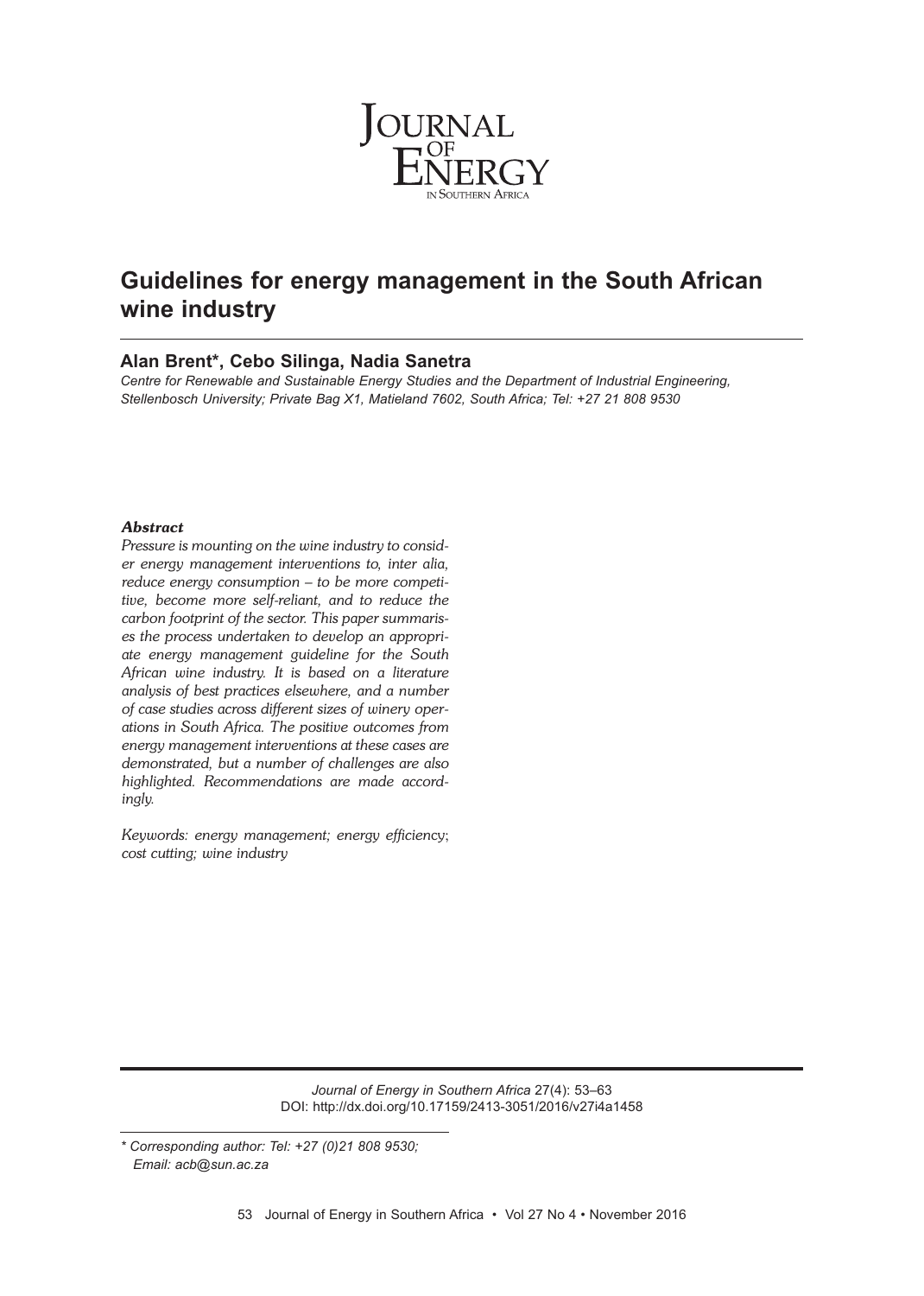### **1. Introduction**

The South African wine industry has had an increased focus on energy efficiency, contributable to a number of drivers, as listed below (Brent, 2011).

### *Rising cost of electricity*

Two factors influence the cost of energy in South Africa: the security of electricity supply (capacity), and the rising energy resource prices due to limited availability. The majority of electricity in South Africa is generated from (old) coal-fired power stations. Recently, Eskom has been under pressure to guarantee security of supply, and the addition of new assets that are dependent on variable resource prices has meant inevitable increases in electricity prices.

### *Climate change*

The South African wine industry is vulnerable to climate change as this will directly affect grape-growing, since a consequence of climate change is an increase in extreme weather events, such as droughts and floods. South African electricity has a high carbon emissions factor in a world context. These factors make it essential for energy users to adopt more sustainable methods of utilising energy.

#### *Political landscape*

The South African government has set carbon emissions reduction targets through the National Development Plan. This has led to stricter energy regulations, as well as subsidies and rebates that have been made available through green economy initiatives. Internationally, carbon taxation is a threat for South African wine producers as their wine has an inherently high carbon footprint due to Eskom electricity and the distance to market.

#### *Consumer awareness*

Consumers are increasingly becoming aware of the impact of their product choices. They are then asking more questions than ever, while the internet and social media have made ethical consumer behaviour easier. The growing prevalence of 'green marketing' is indicative of this trend. Informed consumers are likely to give preference to a product produced by a company that is making an effort to use sustainable production methods.

### *Competitive advantage*

Improving energy efficiency will reduce the cost of production, which will in turn increase the profit margin on a bottle of wine. Wineries that are taking action to become more energy efficient may be eligible to benefit from financial incentives provided by the government, such as subsidies and rebates. By investing in renewable energy, a winery is also likely to improve energy security in the long term.

### *1.1 Towards best practice energy management*

These drivers mean that energy performances in the wine industry need to be improved. Typically, better energy performances can be attained in two ways: behavioural change, and technical interventions. It is, however, often difficult to sustain improvement efforts over a period. Common pitfalls when attempting to improve energy performances include these factors:

- Not enough resources are allocated there is insufficient time to focus on energy and limited finance is available for energy efficiency projects.
- Improvements are focused on technical interventions only – employees are not aware of energy or the influence they have as end users.
- One person is responsible for energy in the winery – all knowledge resides with one person and that knowledge is not easily accessible to the rest of the winery.
- Improvements are not measured there seems to be no change in the energy consumed although energy savings projects have been implemented.

The wine industry, through Winetech, then identified the need to develop an appropriate guideline to implement an energy management system, based on best practice elsewhere, but tailored for the South African context. The objectives and benefits of such a system include that it:

- is designed to save money;
- is based on world-class, best-practice, and tried and tested methods;
- based on a continuous improvement (plan–do– check–act) cycle;
- has a focus on improving energy performance and not on developing a management system; and
- has sustainability built into it.

### **2. Literature review**

As a starting point to develop energy management guidelines for the South African wine industry, a literature review was undertaken of energy-related guidelines that exist internationally in order to define the typical elements that they contain (see Table 1). The documents examined included guidelines from northern hemisphere regions, namely California, England, and the European Union, and Australia in the southern hemisphere, as well as the ISO50001 standard, which is regarded as international best practice for energy management for industry (McKane, 2010). The majority of documents refer to the environmental impacts of the wine industry, the links to climate change, and the need to optimise water and energy usage. The guidelines reviewed can be grouped into two cate-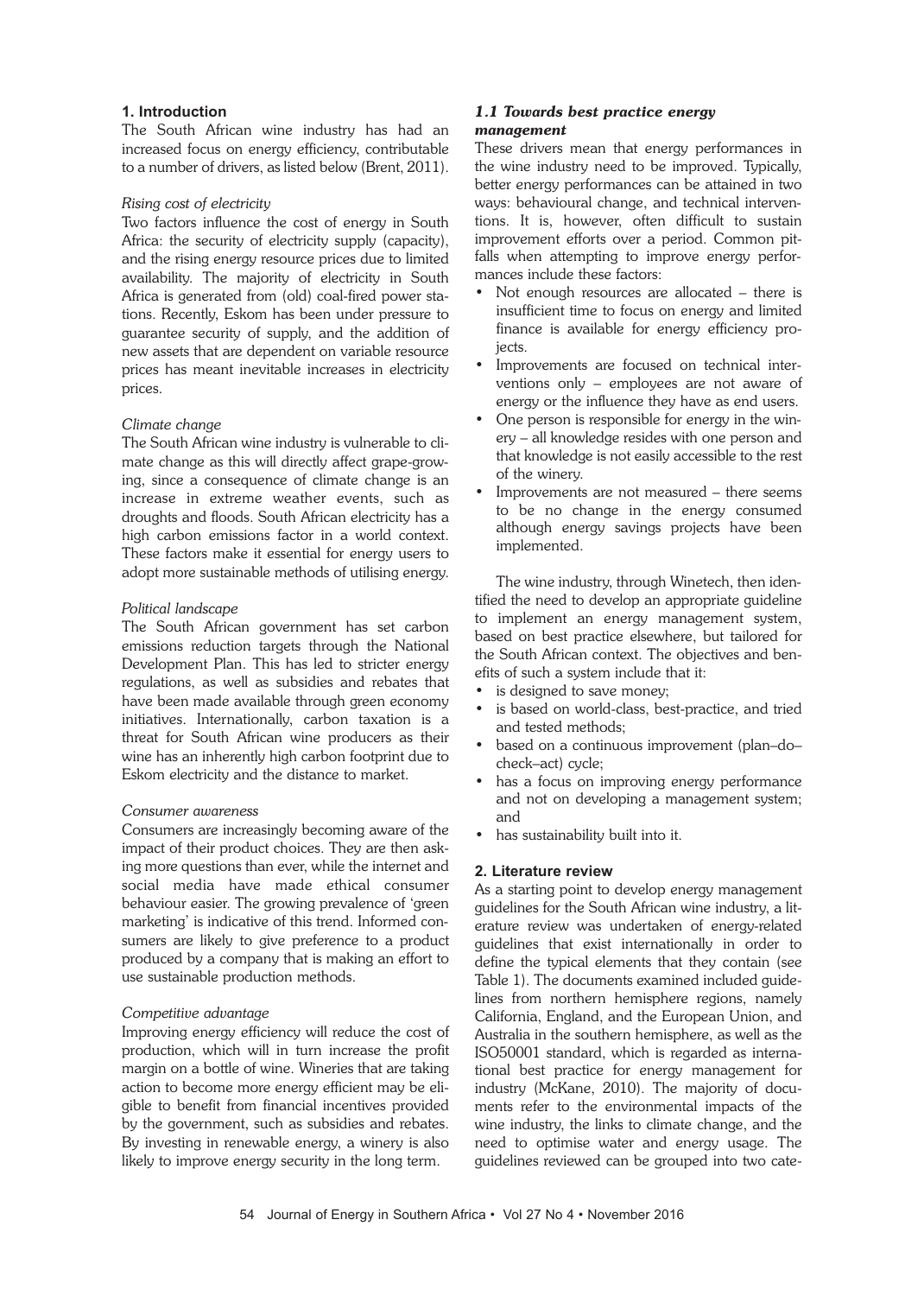|  |  |  | Table 1: Analysis of elements in energy-related international guidelines. |  |  |
|--|--|--|---------------------------------------------------------------------------|--|--|
|--|--|--|---------------------------------------------------------------------------|--|--|

| <b>Elements</b>                                                | 2005.<br><b>USA</b> | Galitsky et al., Commonwealth<br>of Australia<br>2003, Australia | <b>Perth Region</b><br>NRM, n.d.<br><b>Australia</b> | Ecofys,<br>2008.<br><b>EU</b> | 'WineSkills Work-<br>book', Plumpton<br>College, 2011, UK | Smyth &<br>Nesbitt.<br><b>2012 UK</b> |
|----------------------------------------------------------------|---------------------|------------------------------------------------------------------|------------------------------------------------------|-------------------------------|-----------------------------------------------------------|---------------------------------------|
| Wine industry energy information                               | X                   |                                                                  | X                                                    |                               | X                                                         |                                       |
| Information on billing                                         |                     | X                                                                |                                                      |                               |                                                           |                                       |
| Best practice tips                                             | X                   | X                                                                | X                                                    | $\mathbf X$                   | X                                                         |                                       |
| Significant energy users are<br>highlighted                    | X                   | X                                                                | X                                                    | X                             |                                                           | X                                     |
| Process steps that use energy<br>in the winery are highlighted | X                   |                                                                  | $\boldsymbol{\mathrm{X}}$                            |                               | X                                                         |                                       |
| Set targets                                                    |                     |                                                                  |                                                      | $\mathbf{X}$                  |                                                           |                                       |
| Action plan                                                    |                     |                                                                  |                                                      | $\mathbf{x}$                  |                                                           |                                       |
| Energy balance                                                 |                     | X                                                                | $\mathbf X$                                          |                               |                                                           | X                                     |
| Plan-do-check-act methodology                                  |                     | $\mathbf{x}$                                                     |                                                      |                               |                                                           |                                       |
| List of 'more info' with hyperlinks                            |                     | X                                                                |                                                      |                               |                                                           |                                       |
| Templates/worksheets                                           |                     | X                                                                |                                                      | $\mathbf{x}$                  |                                                           |                                       |
| Energy efficient winery design                                 |                     | X                                                                |                                                      | X                             |                                                           |                                       |
| Behaviour change                                               |                     |                                                                  |                                                      |                               | X                                                         |                                       |
| Staff training and maintenance                                 | $\mathbf{x}$        |                                                                  | $\mathbf{x}$                                         | $\mathbf{x}$                  |                                                           |                                       |
| System approach – design/optimisation $x$                      |                     |                                                                  | X                                                    |                               | $\mathbf{x}$                                              |                                       |
| Renewable energy                                               | X                   |                                                                  | $\mathbf{x}$                                         | $\mathbf{x}$                  |                                                           |                                       |
| Energy management system                                       | X                   |                                                                  | X                                                    | X                             |                                                           |                                       |
| Includes water                                                 | X                   |                                                                  | $\mathbf{x}$                                         | $\mathbf X$                   |                                                           |                                       |
| Includes examples from<br>othernon-wine industries             | X                   |                                                                  | X                                                    |                               |                                                           |                                       |

gories: those that present information in a factbased manner as best practice tips; case studies and fact sheets; and those that are designed to be more interactive, such as benchmarking tools, checklists and workbooks. The most prevalent form of energy guideline outlines best practice related either to winery systems (e.g. refrigeration, lighting) or winemaking activities.

The most widely cited guideline is the BEST winery guidebook developed for the Californian wine region. Significantly, it has been adapted for use in Europe as the AMETHYST 1.0 benchmarking and self-assessment tool (Spigno et al., 2009). The main differentiating factor of the latter is that wineries can score themselves against a benchmark energy-efficient winery (the 'BEST' winery) that is theoretically optimally efficient. Although this method offers a winery the opportunity to engage interactively with the information, a criticism of it might be that the BEST model would need to be updated at regular intervals as new, more efficient technology becomes available.

The Australian guideline (Commonwealth of Australia, 2003) is highlighted in this review because of climatic similarities with South Africa, meaning that the Australian wine industry has similar energy requirements for the winemaking process. Notably, the Australian guideline estimates that refrigeration accounts for an estimated 50% of

the industry's peak demand. Two approaches are included in the guideline: a project-based approach that focuses on significant energy users such as refrigeration, and a continuous-improvement approach focused on behaviour change and capacity building within the organisation. As part of their industry-wide energy-efficiency campaign, Australian wineries specifically regard refrigeration as an improvement project involving specialists from outside the sector.

The ISO 50001 (2011) standard for energy management systems is based on the plan–do– check–act cycle for continual improvement, which is also used in other standards such as ISO 9001 and ISO 14001. The system is designed to assist companies to identify energy conservation opportunities and to prioritise the allocation of resources to maximise energy efficiency. The cycle for continual improvement relies on feedback loops generated by monitoring of energy performance and the regular communication of results. Although the energy management system is designed to fit into the organisation's existing quality and environmental management framework, it does not explicitly acknowledge the links between energy, water and waste. Thus, opportunities such as generating electricity from a waste-stream may be overlooked.

In summary, the South African guideline could potentially include information that is prevalent in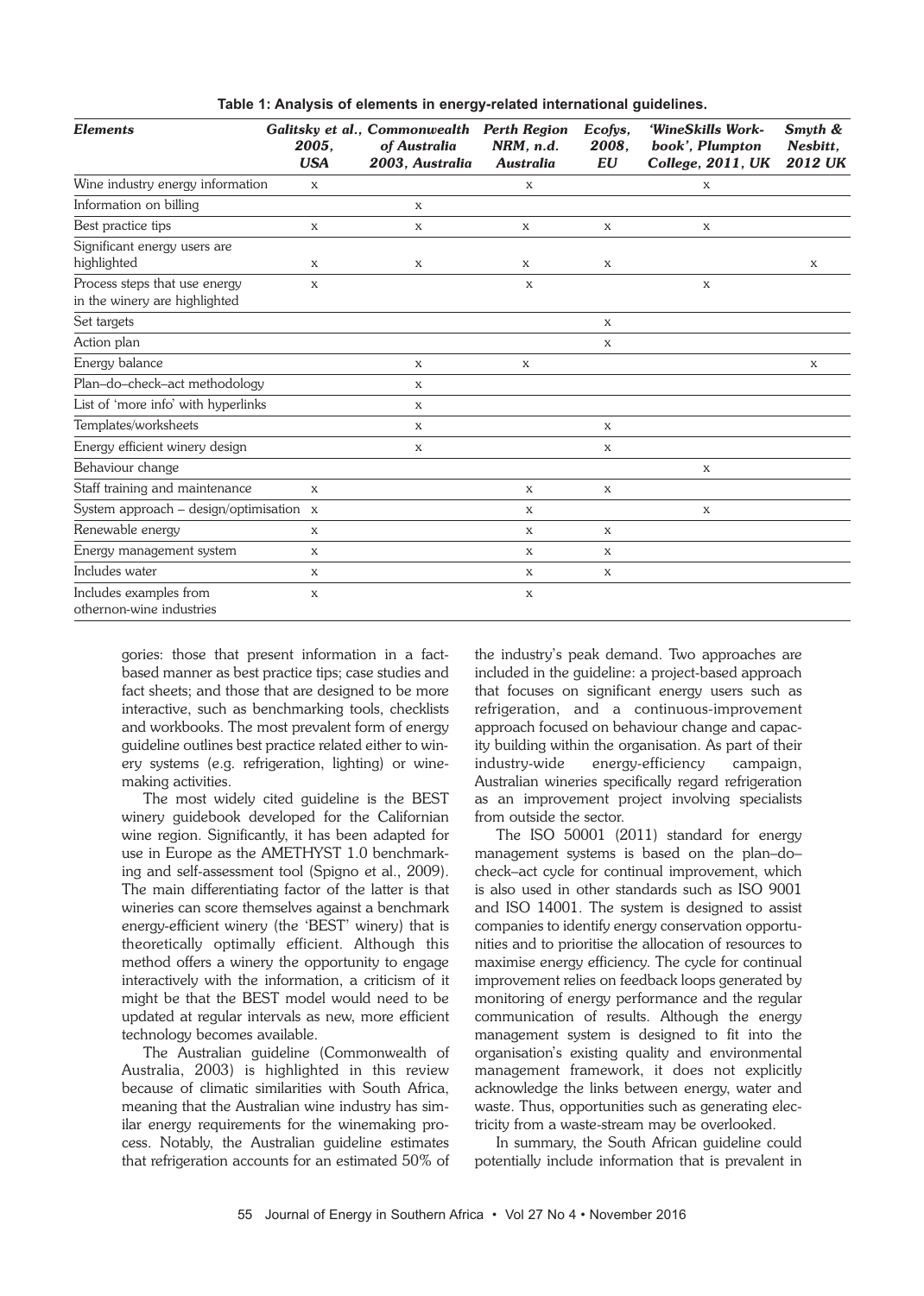several international guidelines. Firstly, in the majority of the guidelines reviewed, a link is made between energy and the wider sustainability discourse and how this relates to the wine industry. Energy management information is mostly presented as best practice tips or as practical examples in the form of case studies. A number of guidelines include an interactive element such as a benchmarking tool (Galitsky et al., 2005) or a workbook (Plumpton College, 2012). Although elements of the ISO50001 standard are included in a number of guidelines, the link is not explicitly made. Further investigations were then required to gather specific technical information that can be included based on the South African context.

### **3. Methodology**

For this study, it was decided to use a multiple embedded case study design. The use of multiple rather than single case study designs is advisable, because they make it possible to directly replicate case studies and improve generalisability if a common conclusion can be reached in different contexts (Yin, 2003). As the study focused on energy efficiency interventions in the South African wine industry, it was decided that the multiple cases would be different sized wineries. The units of analysis were the different intervention opportunities across the wineries. Four wine farms were selected and visited for the case studies, based on their production capacity (see Table 2).

The overall purpose of the system assessments during the site visits was to:

- assist the wine farms to quantify their energy consumption and identify major consumers within their processes;
- use the assessment as a tool to identify potential opportunities for the reduction and more efficient use of energy within the plant;
- verify the energy efficiency in the facility and that there is an on-going programme to monitor and improve the performance of the facility; and
- assist in identifying opportunities to recover energy from processes wherever feasible.

Based on the type of wine that is produced by a particular winery and the capacity, a winery will utilise different energy systems, but the analysis of them for energy efficiency is similar. The following

|  |  |  | Table 2: Case study wineries. |  |
|--|--|--|-------------------------------|--|
|--|--|--|-------------------------------|--|

| Winery designation | <b>Capacity (rounded tonnes</b><br>per annum pressed) |  |  |  |
|--------------------|-------------------------------------------------------|--|--|--|
| Winery 1           | 400                                                   |  |  |  |
| Winery 2           | 1000                                                  |  |  |  |
| Winery 3           | 2000                                                  |  |  |  |
| Winery 4           | 20 000                                                |  |  |  |
| Winery 5           | 140 000                                               |  |  |  |

aspects were identified as crucial to understand from an operational perspective:

- How much energy am I using?
- Am I on the suitable (electricity) tariff?
- Where am I using the most energy?
- Which are significant energy users?
- What are the best opportunities?

### *3.1 How much energy am I using?*

Energy consumption on wine farms is based on seasonal activities. Figure 1 shows the annual energy consumption pattern of one wine farm, with most energy consumed during the harvest season. Understanding the energy consumption trend will assist the winemaker to pick up any changes in the consumption patterns and identify energy-saving opportunities.

#### *3.2 Am I on the suitable tariff?*

Eskom tariffs for rural consumers with a supply size of above 25 kVA, which is the case for all the wine farms in this study, are Ruraflex and Nightsave. The billed contents of the two tariffs are shown in Table 3.

The Ruraflex tariffs' active energy charge is dependent on the time of usage, which is split into season (High demand season Jun-Aug; low demand season Sep-May) and the time of the day (Peak, Standard, or Off-peak) as shown in Figure 2.

The complex tariff composition shows that detailed knowledge on the individual tariff and consumption pattern is crucial to optimise cost savings and thereby improve the payback period. By considering the August 2011 account of one wine farm in the sample, the active energy charge (amount for the consumed kWh) only causes 40% of the total bill. Hence, halving the electricity consumption would only lead to a cost reduction of 20%.

The seasonal changes in tariffs are important to understand, because it allows the winemaker to

|           | <b>Service</b><br>charge |          | Admin. Distribution | Energy (Active) energy   |                           | (Active)                       | Reactive                 | Environ         |
|-----------|--------------------------|----------|---------------------|--------------------------|---------------------------|--------------------------------|--------------------------|-----------------|
|           |                          | charge   | network<br>charge   | demand<br>charge         | charge:<br><b>Non-TOU</b> | energy<br>charge: $TOU1charge$ | energy                   | -mental<br>levy |
| Ruraflex  | $R$ /dav                 | $R$ /dav | R/kVA               | $\overline{\phantom{a}}$ |                           | c/kWh                          | c/kWh                    | c/kWh           |
| Nightsave | $R$ /dav                 | $R$ /dav | R/kVA               | R/kVA                    | c/kWh                     | $\overline{\phantom{a}}$       | $\overline{\phantom{a}}$ | c/kWh           |

**Table 3: Elements of Eskom's Ruraflex and Nightsave tariffs.**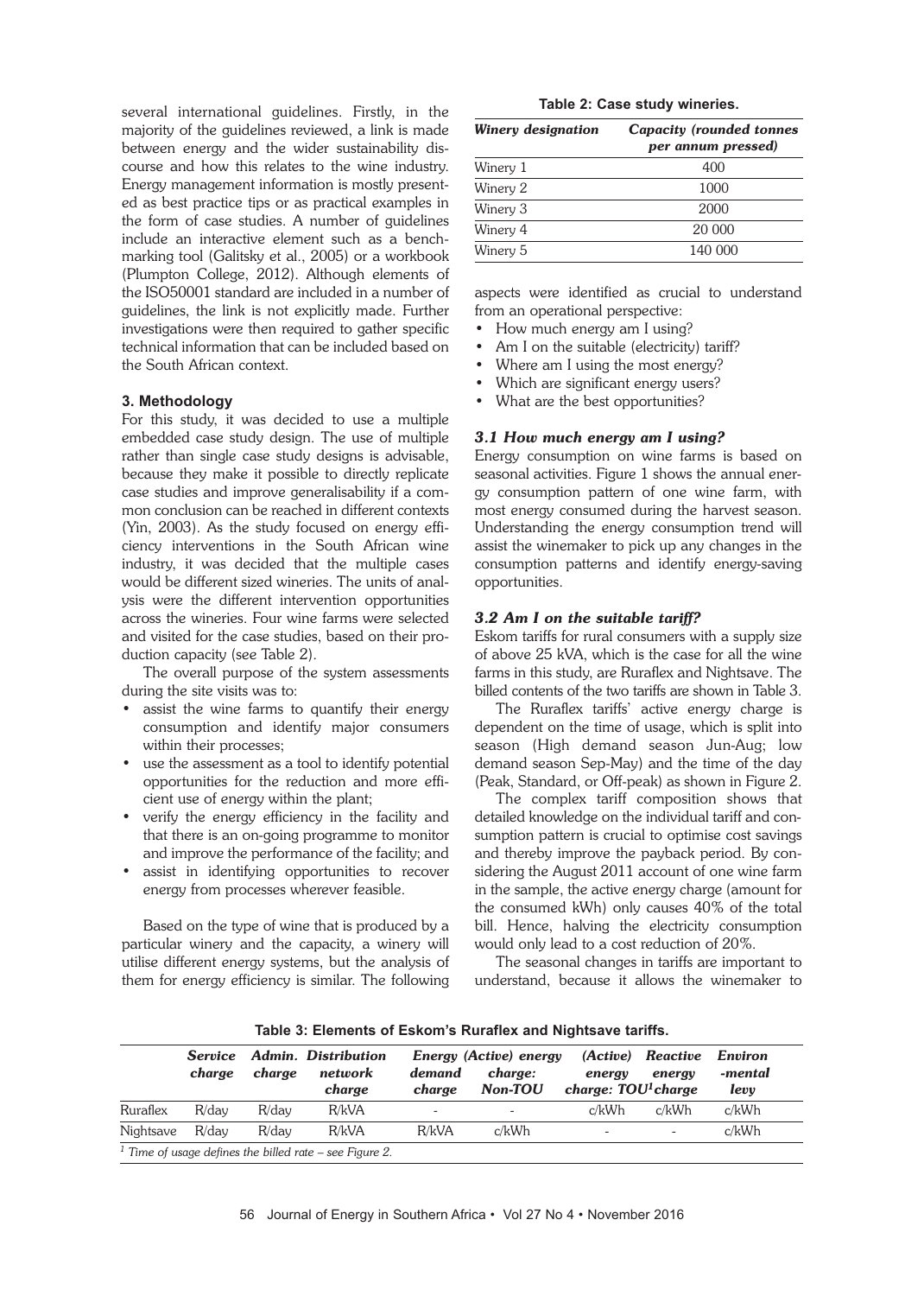

shift some of the energy demand from winter to summer when there is a lower tariff. Figure 3 shows the annual energy consumption on one of the wine farms. It shows that the annual energy costs are not proportional to the energy consumption patterns. Even though a winery's energy consumption drops during winter in the winery (see Figure 1), costs are still high due to a high winter tariff. By shifting some energy consuming activities from the winter period, or by reducing energy consumption during this period, significant cost savings may be made.

### *3.3 Where am I using the most energy?*

Understanding where the energy is consumed is important for energy-efficiency initiatives. This analysis can be done by dividing the winery into sub-sections based on the energy systems. Submetering and smart metering helps the winery to obtain an accurate picture of the current energy consumption patterns: what is spent on energy in different forms and the unit costs, what it is used for, and which are essential and which are not. During the planning phase, it is important to measure and monitor the system, and obtain information/data in order to ascertain the feasibility of an intervention. Information/data that is obtained from the improved process can then be compared to the initial measured data. If there are external operations that are linked to the winery, such as a restaurant, sub-metering and smart metering can be used to obtain accurate electricity billing data.

#### *3.4 Which are significant energy users?*

Significant energy users in the winery can either be viewed as the consumers of the largest amounts of energy, or as the energy systems with the greatest potential for improvement. Figure 4 shows the energy consumption distribution in one of the wineries. After establishing the consumption patterns as per Figure 4, the operational manager can prioritise components of the energy system to identify the cost-saving opportunities.



**Figure 2: Eskom Ruraflex time of usage periods (Eskom, 2011).**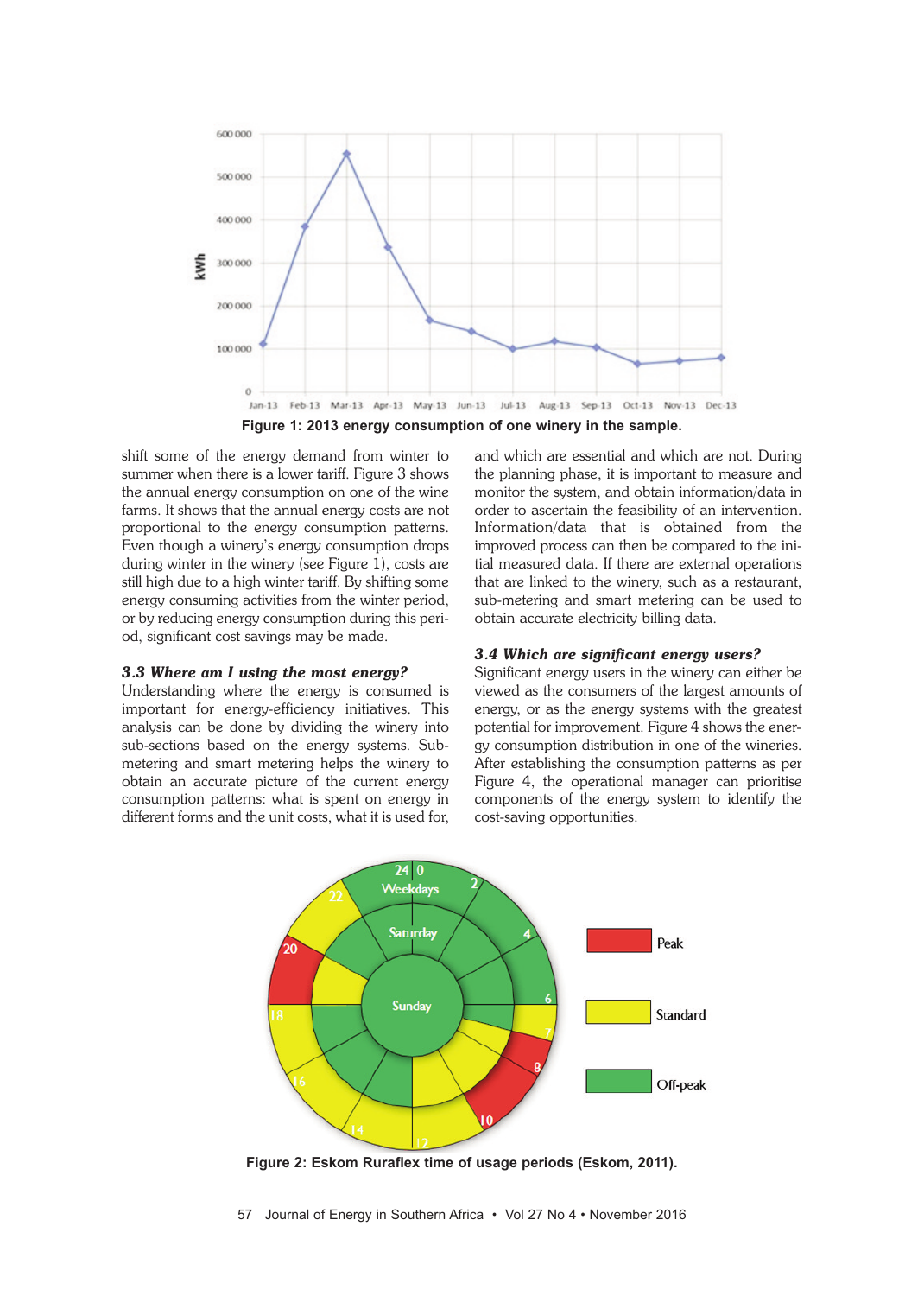

**Figure 3: Typical annual tariff structure and costs on a wine farm.**



**Figure 4: Typical winery energy consumption distribution.**

#### *3.5 What are the best opportunities?*

The energy management system initiatives, or energy costs saving initiatives, that require capital expenditure are almost certain to be identified. This makes it crucial to conduct a proper analysis of the technological viability and financial feasibility of the identified projects. This analysis will help in identifying the benefits of the project and inform a decision on whether the project should go ahead, and internally prioritising the project and allocating resources for the project uptake.

Financial criteria are always given a high priority when accessing the feasibility of the energy cost saving project. Utilising an appropriate technique allows the organisation to embark on projects that are consistent with a system that is used within the organisation. Two commonly used techniques are:

simple payback period, and life-cycle costing. There are various methods of obtaining finance for the energy cost-saving projects: internally financed, externally financed, and contract energy management.

Having identified the potential cost-cutting areas or energy systems, the next step is to conduct a prefeasibility study of the cost cutting initiative. This study should detail how the organisation will implement the initiative, and how it will justify the capital expenditure.

### **4. Case study outcomes**

The five case studies identified the following potential improvement opportunities:

• Chilled water system.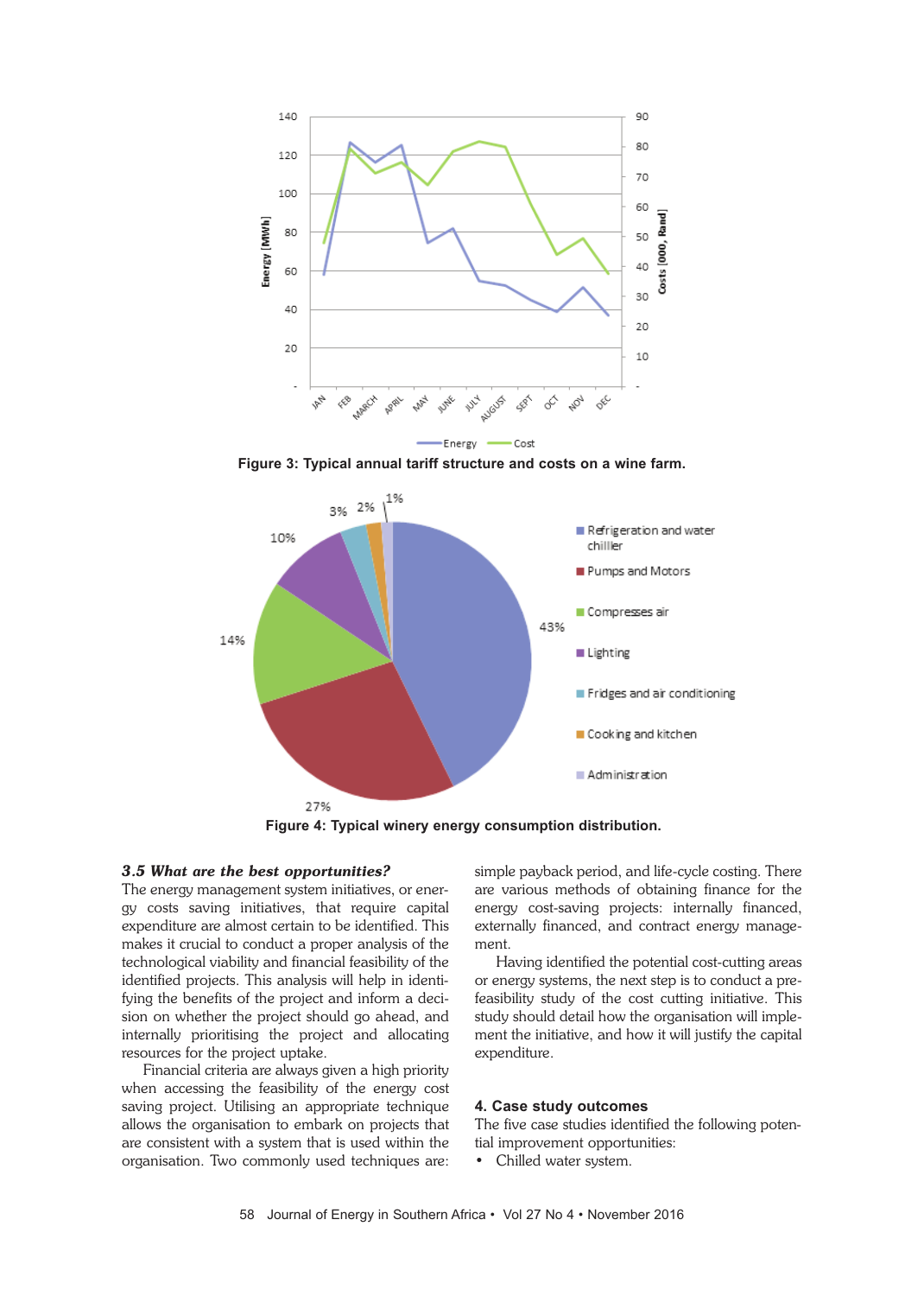- Refrigeration and air conditioning.
- Plant equipment:
- pumps and motors;
- insulation;
- hot water supply; and
- lighting.
- Compressed air system.
- Renewable energy systems.

Only some of the detailed opportunities are highlighted in this paper. Further details can be found in the complete guideline (Centre for Renewable and Sustainable Energy Studies, 2014).

### *4.1 Chilled water system*

Optimising the chilled water system should result in a performance improvement. As an example, at one winery, the option was identified to have separate chilled water tanks. During the off-season, when the demand drops, it is possible to use one smaller tank, which will reduce the energy demand. The winery uses a 70 000 litre tank. By reducing the storage size by half, a 135 kWh cooling reduction is achieved, which equates to a saving of R130 950 per annum; for its specific tariff structure.

Another potential opportunity for performance improvement of the chilled water system is on the control of the water temperature. It is crucial to know the required process temperature. If the water temperature is increased, savings can be achieved. The beforementioned 70 000 litre tank was operating at 4°C. By increasing the temperature to the required 6°C, R140 000 per annum of savings could be achieved.

Other water improvements opportunities are:

- Minimise cooling loss from the system install door closers, and insulation for storage.
- Educate staff ensure that staff do not leave chilled area room doors open.
- Turn off or raise temperature set points of the chilled water system during non-critical times.
- Maintain and check chillers regularly check cooling tower for damage, check for ice build-up on evaporators and delivery lines (should be suitably lagged), keep external coils clean and free from litter and regularly check system pressure.
- Ensure that chiller tank and refrigeration plant is shaded from direct sunlight – this reduces radiant heat gain and increases energy efficiency.

### *4.2 Refrigeration and air conditioning system*

Refrigeration and air conditioning is probably the most expensive energy system in the winery, so a relatively small energy consumption improvement in the system may result in relatively large improvements. This then requires a proper, in-depth analysis and understanding of the system.

### *4.3 Pumps and motors*

Pumps are usually selected with safety margins in order to ensure sufficient capacity. The selected pump for an operation may be efficient, but in general there is wasted energy consumption. Irrespective of the type of pump that is used for an operation, the following factors may assist in saving energy:

- Reducing excess flow rate installing pumps that operate at flow rates close to the required system flow rate.
- Reducing the pipe resistance  $-$  reducing the number of bends, Ts, and fittings.
- Efficient motor control installing variable speed drives (VSDs), where necessary.

These will ensure that the pump speed will be controlled according to the pressure needed in the system. Thus, if the cooling on all tanks is off, the motor on the pump will reduce its speed. A VSD will only ramp up the motor when cooling on a tank is opened, in order to supply the necessary pressure in the system to supply the tank with chilled water. However, even though the VSDs improve the efficiency of the energy system, more financial analysis will be necessary over the lifecycle of the energy system. For example, consider a circulation pump (5.5 kW) running 24/7 for 4 months. If the cost of  $1$  kWh = R1, it would cost R15 840. By installing a VSD on one of the circulation pumps it is generally accepted that this would save 25%, which equals R3960.

### *4.4 Insulation*

Insulation is essential in thermal applications, because it prevents heat gain and heat losses, thereby saving on fuel and energy costs. Insulating hot surfaces and cold rooms is one of the simplest and most cost-effective ways of increasing energy efficiency. The payback time for insulating a pipe is generally less than one year. For tanks, valves and fittings, immediate savings can be realised from insulating where no insulation existed. Apart from the insulation itself, housekeeping provides opportunities for costs savings. For example, damaged insulation and damaged covering and finishes were identified in a number of the cases. Retrofitting the existing system also provides an opportunity. This can be done by upgrading the existing insulation levels or review the thickness requirements.

### *4.5 Hot water supply*

As with domestic geysers, when water is heated with a heating element or boiler, it can be very costly. Saving opportunities therefore exist in matching the water heated with the required temperature and amount needed:

• Avoid installing oversized or in-efficient hot water services – consider the benefits of solar,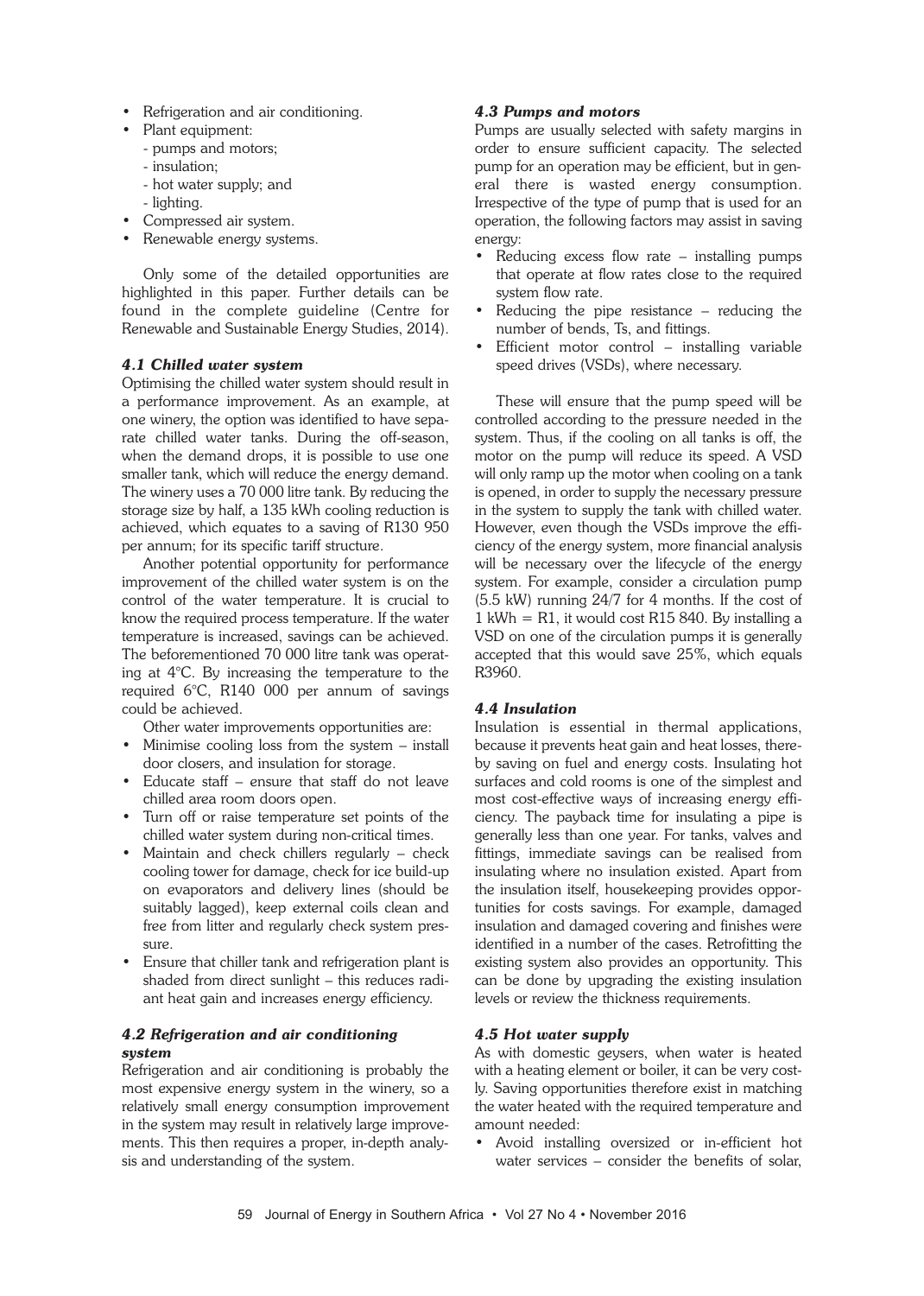instant gas/electric, storage and heat pump units when determining hot water provisions.

- Use waste heat waste from refrigeration systems to pre-heat hot water.
- Insulate hot water lines.

Opportunities can also be realised by adopting other systems, such as heat pumps and excess steam from the boiler. Consider a typical 200 litre geyser with an electrical element, rated at 4 kW. A heat pump uses 30% of the electricity of a heating element, and thus a replacement with a heat pump will yield a cost saving in the order of 30%.

### *4.6 Lighting*

Lighting provides many cost-saving opportunities, ranging from simply switching off the light to utilising more efficient types. Winery employees play a large role in this form of cost saving, as does installing automatic lighting controls. Harvesting daylight with the installation of skylights can be considered where heat ingress is not a problem. Replacing existing lights with more efficient/low energy-consuming lights may provide an opportunity for cost-cutting. Savings are realised as soon as the new lights are installed. The most efficient lighting sources that are commercial may last longer than the existing less-efficient lighting, which justifies the capital expenditure. Special care needs to be taken when deciding and selecting efficient lighting sources. They need to comply with Occupation Health and Safety Act requirements concerning light-intensity levels in the workplace. It is critical to do the lighting design in advance to ensure that the replacements comply with the regulations.

### *4.7 Compressed air*

A compressed air system is used to supply service air to the various pneumatic valves and cylinders throughout the plant. However, during the harvest season the compressed air is also utilised to fill the bag/batch presses for pressing the juice from the grapes. This is done in cycles, with each cycle being at a slightly higher pressure, up to a maximum of 2 bar. Consider a 20 tonne capacity press using six cycles. Typically, for this capacity, the requirements are a flow rate of  $21.23$  m<sup>3</sup>/min and a storage capacity of  $56.78 \text{ m}^3$  at 7.5 bar. From one case study, what was found is that the compressor system had a storage capacity that equates to 26% of the required capacity. Having the right operational parameters is crucial. By increasing the storage capacity to the required capacity may result in energy savings.

High blower fans can be installed to pre-fill the bags and using the compressors for the final pressure. A typical blower fan can achieve an energy efficiency of 75% ,whereas a compressor can only achieve 15% energy efficiency. This bag pressing

operation is a high volume low pressure application, whereas a compressor delivers high pressure low volume. Some of the bag presses do have initial filling using blowers, but this method could potentially fulfil the majority of the requirements. The exhaust air from the bags could then also be re-used by introducing it at the inlet to the proposed blower fans. The cycles of the individual presses would have to be synchronised to take maximum advantage of this, but the savings would be good, as the blower fan would only have to raise the pressure of the air by whatever was lost during the process.

Another example of the compressor optimisation was observed at one of the site visits. The compressors were situated outside in dusty conditions. This may reduce the efficiency of the compressors. Under these conditions, compressors can draw in warm air. Also, the dusty conditions may cause clogging of air filters. As the filters are on the inlet side of the compressor, the effect is to reduce compressor performance. Generally it is accepted that a dirty filter can reduce the performance by up to 5%. This could potentially allow further savings of up to 4 000 kWh over the season.

Cooler air can also be ducted from the cooler room. The increased performance due to the cooler air can be estimated at 1% benefit for every 5°C reduction in inlet temperature. At present, harvesttime temperature is around 30°C and the room temperature is closer to 15°C, so the potential energy reduction would be 3%. This equates to savings in the order of 4 500 kWh for the harvest season.

Air leaks are amongst the major factors that reduce compressor performance. They can be managed by a tagging system and a maintenance plan, which would see that each leak is noted and repaired. In general, leaks account for 10% of a typical plant's air consumption, and repairing at least 70% of these would achieve a savings of 10 000 kWh over the same period.

During the harvest season, when the compressor is run continuously, cycling is not an issue. During the rest of the year, the cycle times may need to be monitored and other ancillaries such as refrigeration dryers can be switched off with the compressors when the required pressure is achieved. Reducing the output pressure of the compressors could possibly be targeted if the capacity of the storage is large enough to allow storage at a lower pressure and still achieve the results required. Every 0.1 bar reduction in pressure from the system would reduce the energy consumption by approximately 1%. Thus, reducing the pressure from 7.5 bar to 7.0 bar would achieve an energy saving of 5% and hence a further reduction of 4 000 kWh.

An illustration of the potential energy saving from the compressor is maintaining the compressor pressure at the required pressure. For a compressor that has  $2 \times 75$  kW capacity – a typical size that is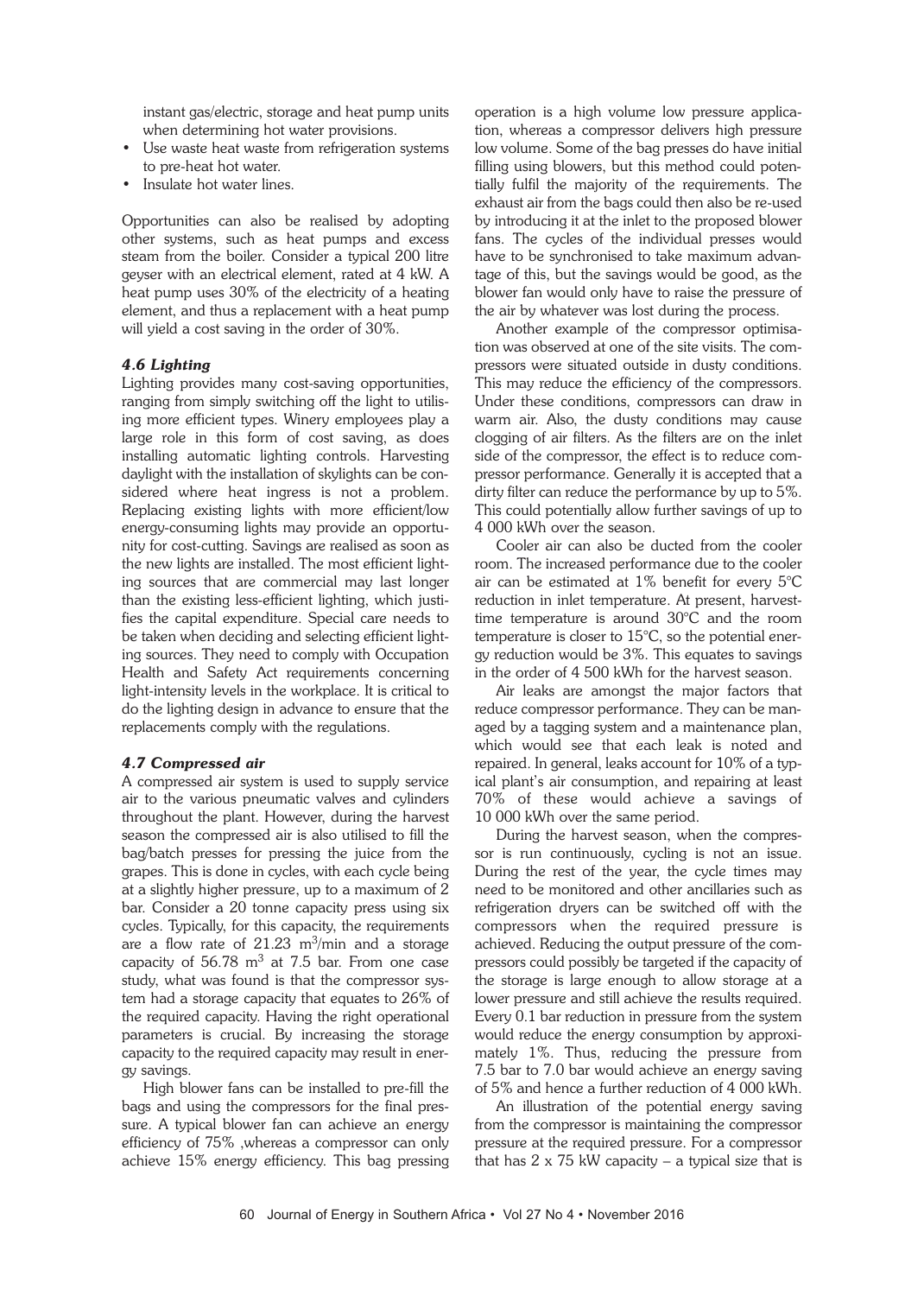used at a winery, that operates for five days a week and 20 weeks per year, the energy costs are expressed as follows: (2 x 75 kW) x 60% load x 24 hours 5 days/week x 20 weeks/year x tariff  $(R1/kWh) = R180000$ . If the set point was reduced from 8.5 bar to 7.5 bar the saving would be 7%, or R12 600.

### *4.8 Energy efficiency measuring and monitoring*

As was noted above, measuring and monitoring are essential during energy efficiency initiatives, allowing the winemaker to see the impact of the energy efficiency and compare the improvements. Figure 5 shows the measured energy efficiency improvements at one of the case study farms. The graph shows how the energy efficiency initiatives have yielded results. When there is proper measurement in place, trends can be observed and reported for

further decision-making.

### *4.9 Renewable energy systems*

An assessment of renewable energy technology uptake in the wineries was also done. The main aim was to address the risks and uncertainty that are associated with the integration of renewable energy systems in the wine industry. The assessment considered the solar resource availability in the Western Cape Province and showed it to be adequate, indicating considerable potential for integrating solar thermal energy or photovoltaic (PV) technology. Solar thermal can be used to supply solar thermal process heat, or used to pre-heat boiler-heated water or to drive a chiller. PV technology could be used to generate electricity for the winery (see Table 4).

Except for the high electricity demand months in the winery, the PV system results in high solar share.



**Figure 5: Energy efficiency initiatives comparisons at one wine farm.**



**Figure 6: PV energy share on total energy demand at one winery.**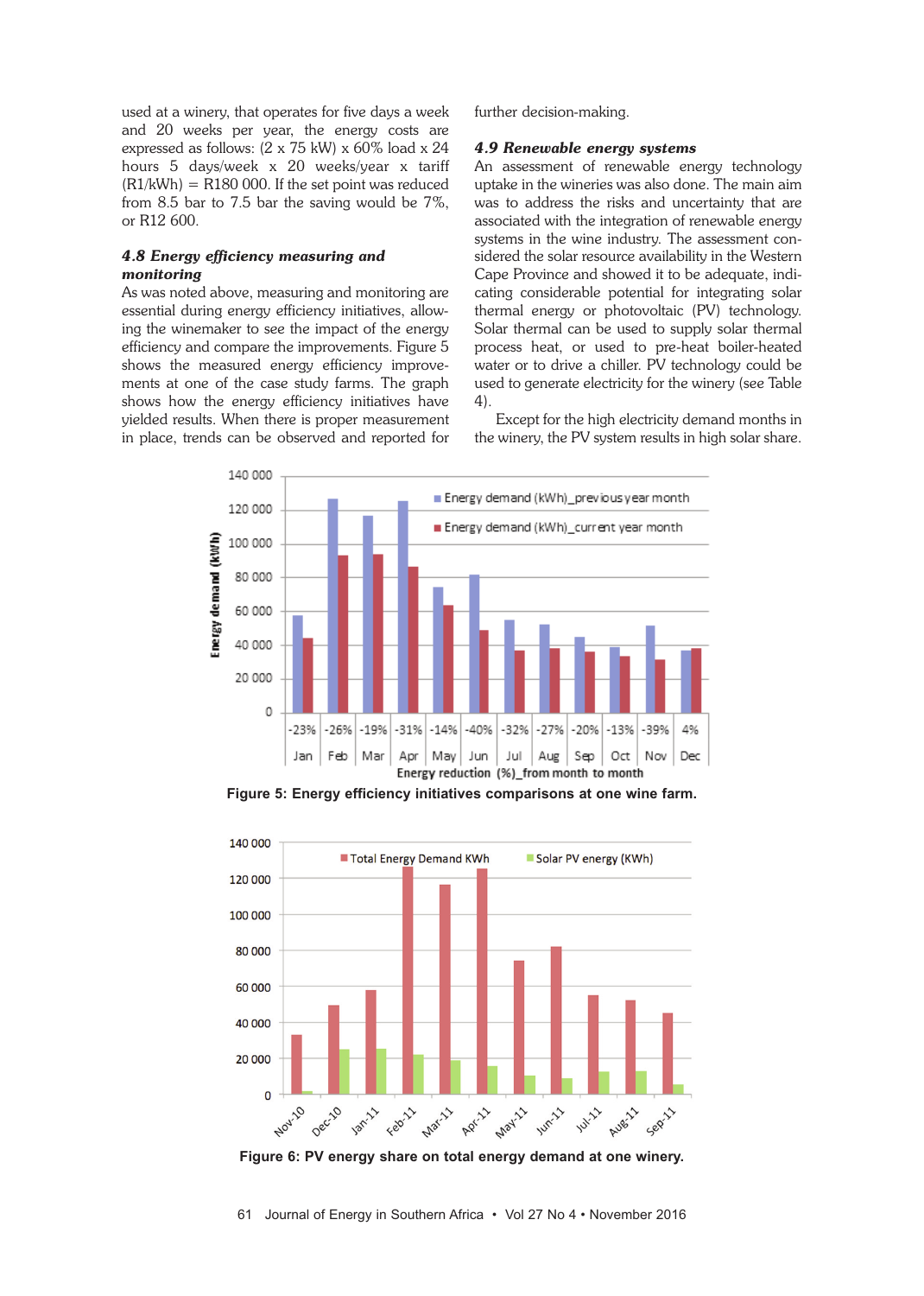| Item                     | Description                                      |
|--------------------------|--------------------------------------------------|
| System size              | $132$ kWp                                        |
| System type              | Grid tired                                       |
| Module type              | Polycrystalline photovoltaic modules             |
| Mounting type            | Roof mounted, extruded aluminium<br>track system |
| Inverter type            | 3-phase grid tired inverter                      |
| Payback period 6-7 years |                                                  |
|                          |                                                  |

### **Table 4: PV system operating parameters at a medium-sized winery.**

Figure 6 shows the electricity delivered by the PV system (of Table 4) compared to the total electricity demand. The PV system is optimised for annual energy delivery, but it is possible to optimise it for the period of high energy demand. That would mean, however, that the PV system would generate excess electricity at other times, which could make business sense if the excess electricity could be sold to the grid. To this end the National Energy Regulator of South Africa has released a discussion document of tariffs and other regulatory issues to allow grid-tied systems.

### **5. Conclusion**

A number of drivers have resulted in the need for a guideline for energy management for the South African wine industry. In contrast to other international energy efficiency guidelines for wineries, the developed document (CRSES, 2014) attempts to explain the principles and steps of an Energy Management System (EnMS), as outlined in the

ISO50001 standard, and illustrates how an EnMS may be applied to a winery situation. Furthermore, it shows by way of case studies from South African wineries, typical energy savings opportunities that exist. However, the energy efficiency and cost cutting initiatives can be capital intensive. It is then advisable that the winemaker approaches the EnMS systematically. The first step would be, after identifying low hanging fruit (potential savings), to engage with a service provider. This would be on a high level where the winery can pose all the relevant questions that would assist in decision-making. The key critical aspects – summarised in Table 5 – would be useful to the winemaker or operations manager in deciding whether to go ahead with a project; and thus to engage with the service provider.

### **Acknowledgements**

The authors thank Winetech for making available the research funding to undertake this work, as well as the participating five wineries. The authors acknowledge the efforts and inputs of Bill Meffert and Liam Mclaughlin of the United Nations Industrial Development Organisation and the Industrial Energy Efficiency Project hosted by the National Cleaner Production of South Africa, and the Council for Scientific and Industrial Research. The technical contributions of Koos Bouwer and Barry Platt, in their capacity as national experts in energy management systems and systems optimisation respectively, are specifically acknowledged during the case study investigations.

### **Table 5: Key aspects to engage with a service provider (continued overleaf).**

### Energy efficiency plan

The winemaker or operations manager should have a written energy efficiency plan that details the methods of energy consumption reduction within the wine operations. This should include an energy consumption reduction strategy, training of personnel to improve energy consumption, and monitoring programmes. A documented energy efficiency plan will assist the wine farm to achieve the energy efficiency and cost reduction in a formal manner. A plan will document how, when and where energy use will be monitored and how the results will be used to improve energy efficiency.

- Do you have an executive level commitment to a successful energy management?
- Have you assigned an in-house energy manager to oversee management of energy at your winery?
- Do you track costs and benefits of energy management?
- Have you developed an inherent system for continuous improvement of energy management?

#### Energy monitoring

Energy consumption data should be collected to enable detailed analysis of the winery energy usage. Real time data will allow the winemaker or operations manager to identify peak demands and high energy usage processes that could be targeted for energy reduction. The energy consumption records could be in the form of monthly financial statement or in the form of electricity usage (kWh), diesel usage (litres), petrol (litres), coal (tonnes), etc.

- Have you established baseline using appropriate measures of performance for each system?
- Have you quantified current energy used and losses?
- Do you shift electricity consumption into less expensive off-peak times?
- Have you evaluated using alternative and/or renewable energy like wind, solar, biofuels, others?
- Do you incorporate carbon footprint information in all energy management evaluations?

### Equipment servicing and optimisation

Energy efficiency should be put on high priority when purchasing new equipment. Also, the existing equipment should be serviced regularly and repaired whenever necessary to ensure optimum energy consumption.